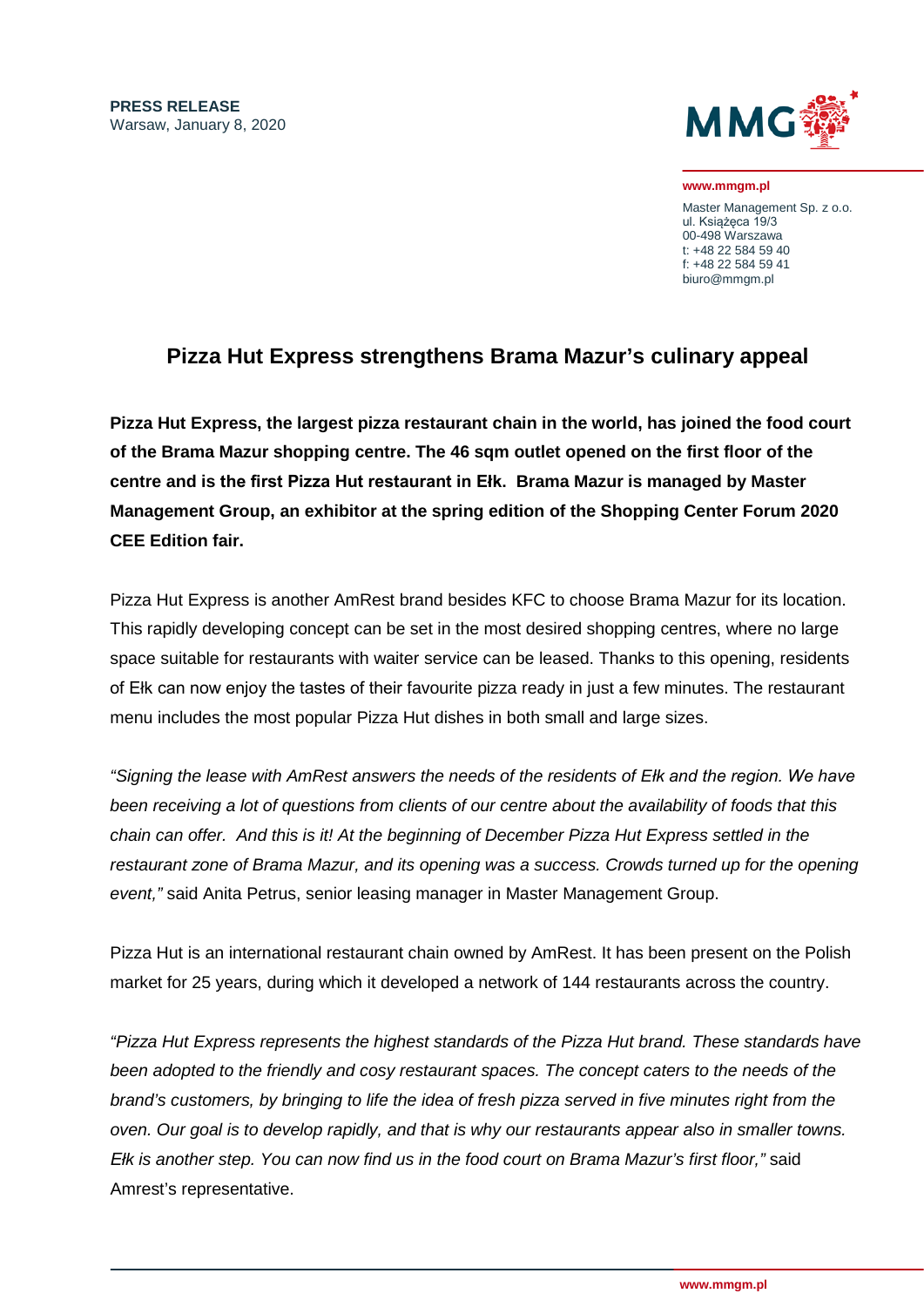

**www.mmgm.pl**

*"The restaurant zone of Brama Mazur is a mix of various flavors. We have a choice of both wellknown chain brands and concepts of local entrepreneurs. At the end of last year, we relocated and expanded the Hammurabi restaurant and we introduced Smaki na Wagę to our centre. The latter offers Polish and Mediterranean lunch dishes by weight. We are glad that the new tenant has already gained a large number of loyal customers,"* added Anita Petrus.

Brama Mazur's culinary tenant mix is ideally complemented by a KFC restaurant, Wymarzone Lody and Carte D'Or [cafès a](https://en.wiktionary.org/wiki/caff%C3%A8)nd ice cream parlours, as well as a Sotelli restaurant, which is located in the centre's cinema building.

**Brama Mazur** in Ełk with a total of 17,000 gla and a car park for around 500 cars is one of the most popular retail schemes in the region and is the only shopping centre in Ełk. Since its opening in 2014, the centre has reached the dominant position on the local retail market. Brama Mazur promotes a wide range of brands from large retailers such as CCC, Deichmann, Jysk, EURO RTV AGD, H&M, 4F, Smyk, Reporter Young, Medicine, Top Secret, as well as all LPP brands, to small stores of local firms and service outlets. The centre offers a varied range of food and entertainment, including the first in the region four screen multiplex Planet Cinema, Calypso Fitness Club, restaurants and cafès.

**Master Management Group (MMG)** is an investor, developer, leasing agent and manager of retail and office properties across Poland. The company, which has more than twelve years of experience in this market, has a team of experts who have worked for international development, consultancy and property management companies as well as investment funds. Thanks to this, MMG has successfully developed a portfolio of projects, both independently and in cooperation with leading developers and investors. Master Management is a private company offering boutique services at the highest level. On the Polish market the company has partnered with the largest global funds and other institutions investing in real estate. To date, MMG has cooperated with such partners as the Marcol Group, Europa Capital and (in a joint venture) with Blackstone. Currently MMG manages 100,000 sqm of retail space, including such shopping centres as Brama Mazur in Ełk, Galeria Niwa in Oświęcim and the MMG Centers in Poznań, Szczecin, Lubin, Kutno, Ciechanów, Piekary Śląskie and Józefosław. For more information on MMG, see: [www.mmgm.pl](http://www.mmgm.pl/)